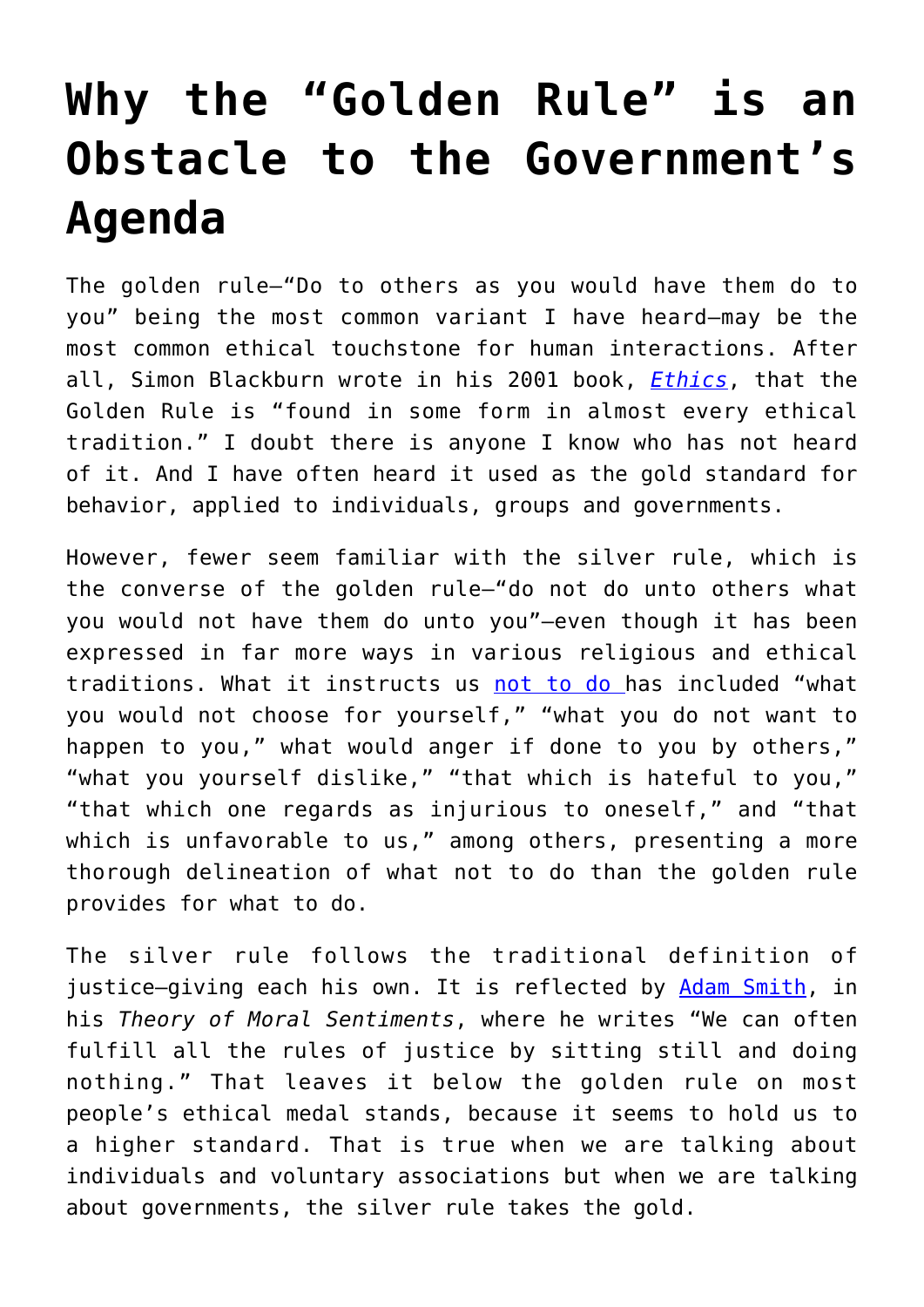When we are considering individuals, the golden rule need not conflict with the silver rule. You and I are each free to go beyond doing nothing harmful to others and do as much good unto them as we choose, using our own resources.

The same is true for individuals who voluntarily associated into groups. You and I together can agree to go beyond doing nothing harmful to others and do as much good unto them as we choose, using our own resources.

When we come to government, however, the golden rule, as commonly understood, conflicts with the silver rule. Say a government decision maker determines to do good, as they see it, unto others. The problem is that government has no resources of its own; only what it commandeers from citizens. Without unanimous consent (which happens how often in government, where control only requires 50%-plus-one consent for most decisions?), resources will necessarily be taken for that purpose against the will of some, and often many. That violates the supposedly less demanding silver rule. That is why Grover Cleveland could [say t](https://mises.org/library/wisdom-grover-cleveland)hat the U.S. government is "pledged to do equal and exact justice to all men," without contradicting himself when he said that "though the people support the Government, Government should not support the people."

The problem arises in such cases because focusing on the golden rule can lead people to perceive someone's needs or wants, decide that someone should do something about it, and so volunteer the government for the task. But that leaves out a central part of the story. They could have sought to ameliorate the problem in a manner that would not violate the silver rule–doing something about it as an individual or as a voluntary association—but instead decided to employ government's coercive power to force a substantial part of the tab for their ethical concerns onto others who don't share their opinions or conclusions.